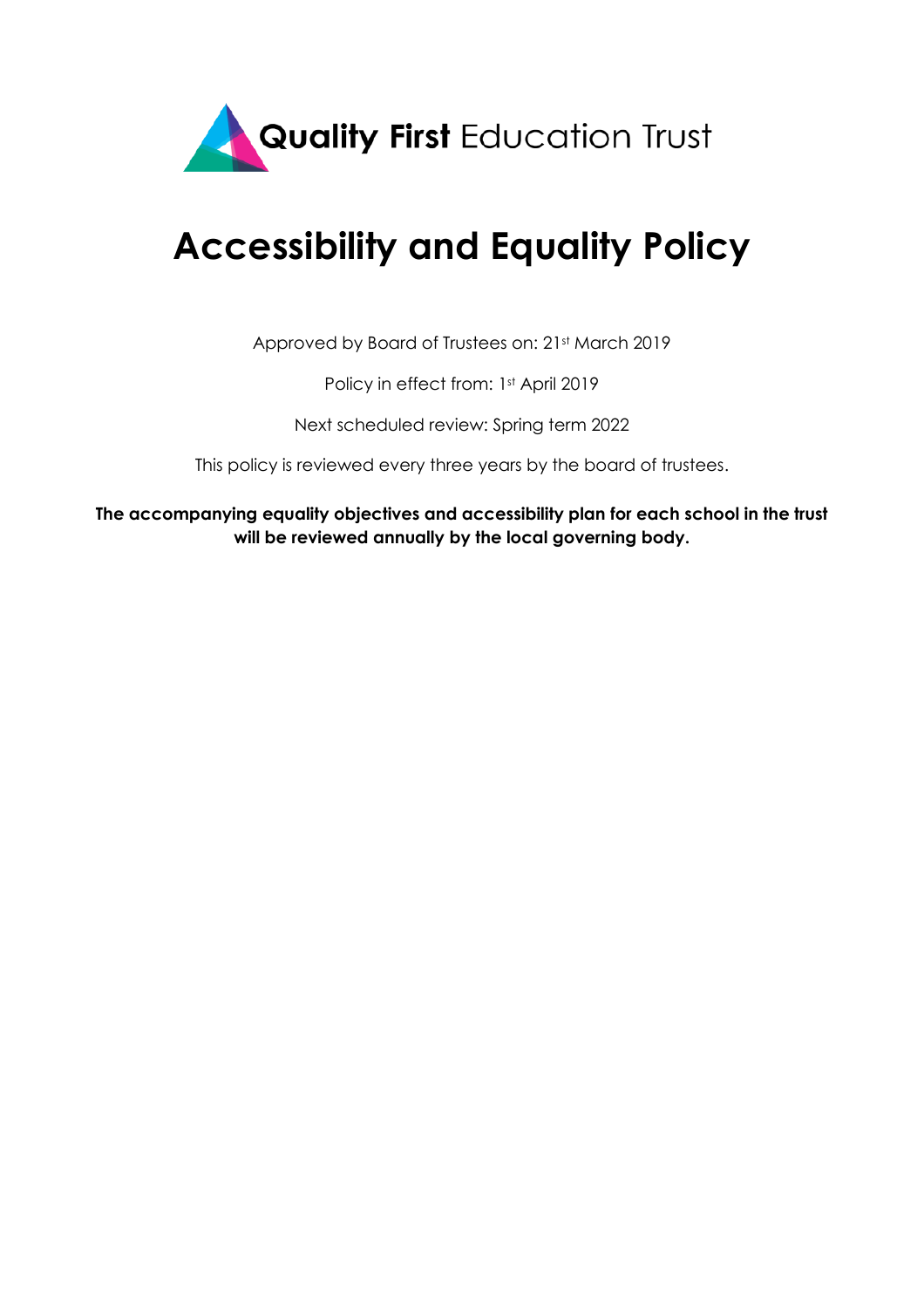## **1.0 Introduction**

# **1.1 Purpose**

The Quality First Education Trust is committed to ensuring equality of opportunity and celebration of diversity in respect of our pupils, staff, parents and carers. We aim to develop a culture of inclusion and diversity in which all those connected to the schools feel proud of their identity and able to participate fully in school life.

We are also committed to identifying and dealing pro-actively with institutional barriers to equality. As well as dealing effectively with equality related issues as they arise, we will also work to challenge bullying and stereotyping and creating an environment which champions respect for all.

This policy sets out the ways in which the trust and our schools operate equality of opportunity in our day to day practice.

## **1.2 Protected characteristics**

The Equality Act 2010 protects the following characteristics, known as "protected characteristics":

- Gender, maternity and pregnancy
- Race, ethnicity or nationality
- Disability
- Gender re-assignment
- Religion and belief
- Sexuality
- Age
- Marital status

# **1.3 Linked policies**

This policy should be considered in conjunction with:

• The Accessibility and Equality Plan (specific to each school in the trust)

Other related policies include:

- Q1E Safeguarding Policy
- Q1E Health and Safety Policy
- Q1E Medical Needs Policy
- Q1E Whistleblowing Policy
- Q1E Concerns and Complaints Policy
- Q1E Recruitment Policy
- School Anti-Bullying Policy
- School Behaviour Policy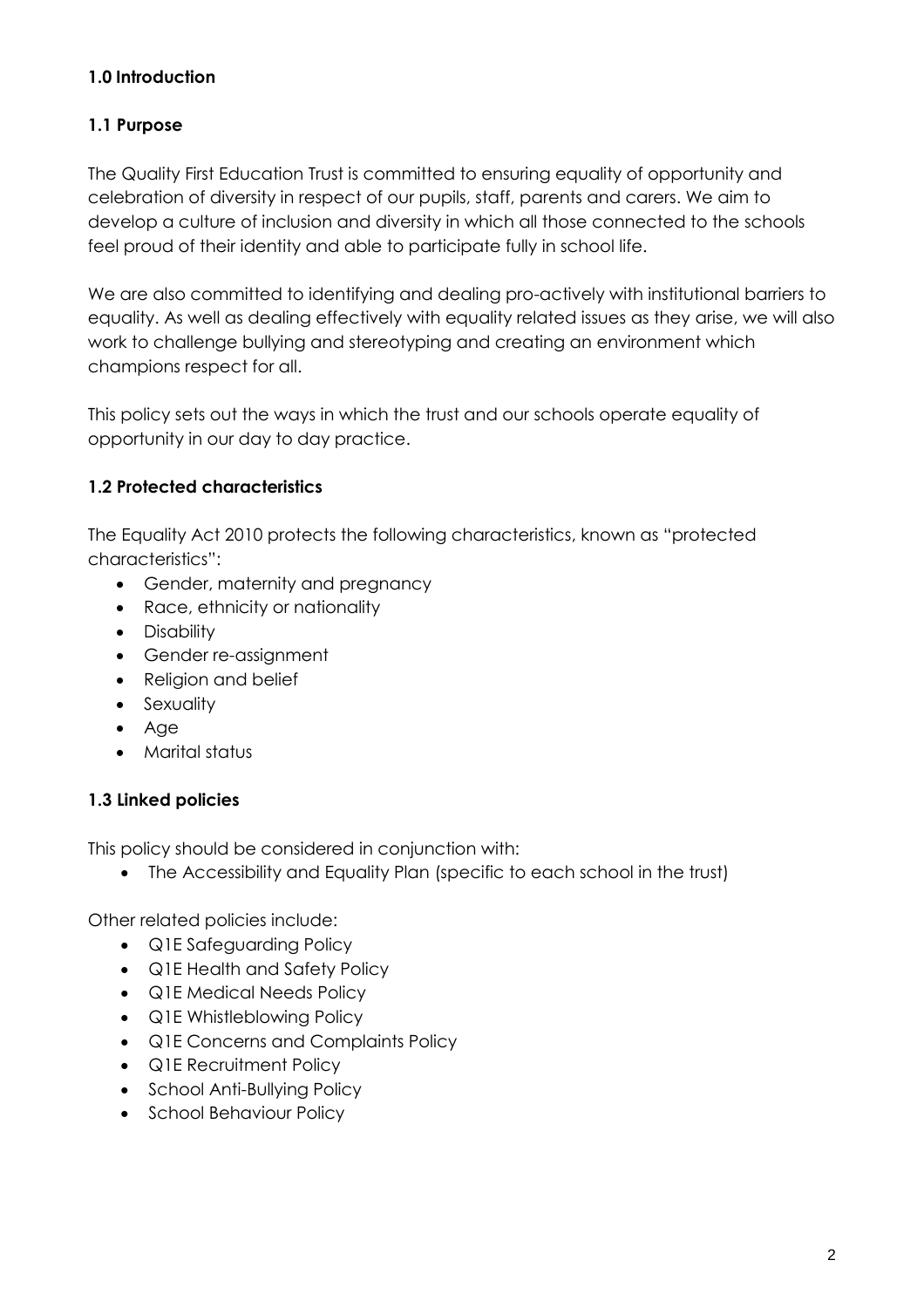## **2.0 Teaching and Learning**

We aim to provide all our pupils with the opportunity to succeed and to reach their potential for personal achievement. To do this we will:

- i. Use contextual data to improve the ways in which we provide support to individuals and groups of pupils
- ii. Monitor achievement data by ethnicity, gender and disability and identify, investigate and where appropriate, put resource into remedying gaps
- iii. Ensure equality of access for all pupils
- iv. Prepare pupils for life in a diverse society
- v. Use materials that reflect the diversity of the school, population and local community in terms of race, gender and disability without stereotyping
- vi. Promote attitudes and values that will challenge discriminatory behaviour, bullying or prejudice
- vii. Provide opportunities for pupils to appreciate their own culture and celebrate the diversity of other cultures
- viii. Encourage classroom and staffroom discussion of equality issues which reflect on social stereotypes, expectations and the impact on learning

# **3.0 Admissions and exclusions**

Our admissions policy is can be found on the school website. This is written following best practice guidance from equality legislation based in the Equality Act 2010. Exclusions will always be based on the behaviour policy. We will annually review whether one or more groups with a particular characteristic is overrepresented and if so, this will be investigated to ensure against conscious or unconscious discrimination.

#### **4.0 Staff**

We will always comply with the provisions of the Equality Act 2010 when appointing staff. Recruitment methods will ensure that appointments are based on merit and ability. For instance, we will use a shortlisting procedure which rates candidates against the competencies of the job and those addressed in their applications.

We will monitor appointments and promotions to ensure that no groups with a particular protected characteristic appear to be disadvantaged through conscious or unconscious prejudice or discrimination. Where particular groups appear to be underrepresented in comparison with the local community, we will investigate this, and may take steps to attract applicants from particular groups, subject always to the requirements from the Equality Act.

Bullying and harassment of staff on any grounds whatsoever will not be tolerated and the disciplinary procedure will be instigated wherever an initial investigation decides that there is a case to answer.

It is usually unlawful to ask applicants about their health prior to appointment, so health questionnaires will not be issued to applicants and any health related questions will be only those that are targeted, necessary and related to the job.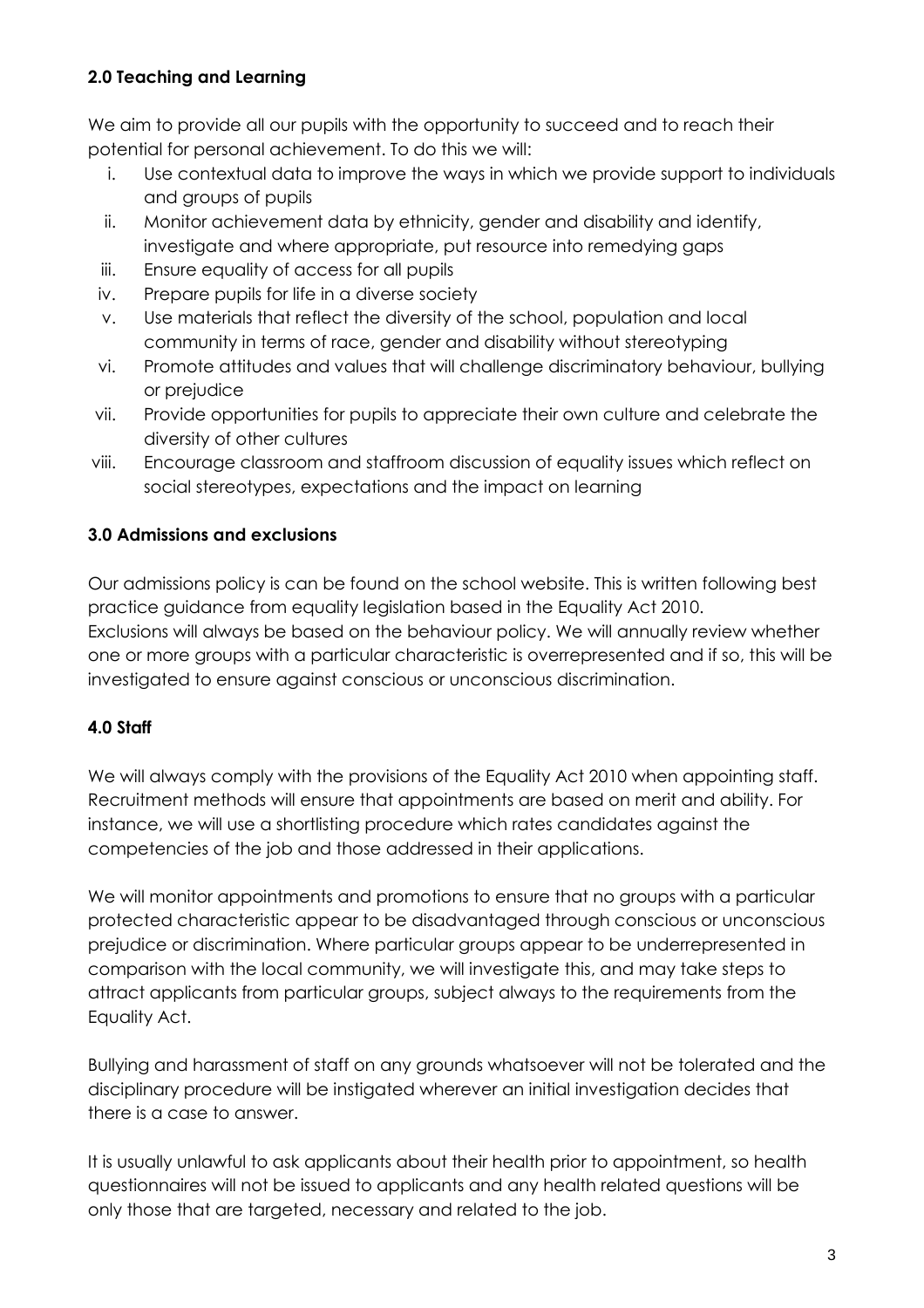## **5.0 Equality and the law**

The duties that the school has are as follows:

## **5.1 Public Sector Equality Duty**

This requires the school to take positive steps to eliminate discrimination; advance equality of opportunity between those with protected characteristics and those who do not share it; and to foster good relations.

With the PSED, as with the previous general duties, schools are subject to the need to have due regard to the three elements outlined above. What having "due regard" means in practice has been defined in case law and means giving relevant and proportionate consideration to the duty. For schools this means:

- Decision makers in schools must be aware of the duty to have "due regard" when making a decision or taking an action and must assess whether it may have particular implications for people with particular protected characteristics.
- Schools should consider equality implications before and at the time that they develop policy and make decisions, not as an afterthought, and they need to keep them under review on a continuing basis.
- The PSED has to be integrated into the carrying out of the school's functions, and the analysis n necessary to comply with the duty has to be carried out seriously, rigorously and with an open mind – it is not just a question of ticking boxes or following a particular process.
- Schools can't delegate responsibility for carrying out the duty to anyone else.

The school is required to publish information to demonstrate how they are complying with the PSED and must also prepare and publish equality objectives.

#### **5.2 Equality and Accessibility Plan**

The Equality Act 2010 requires the school to have an Equality and Accessibility Plan which must show how the school is:

- increasing the extent to which disabled pupils can participate in the curriculum;
- improving the physical environment of schools to enable those with disabilities to take better advantage of education, benefits, facilities and services provided; and
- improving the availability of accessible information to those with disabilities.

The plan for each school is available on the school website.

#### **5.3 Equality Act non-discrimination provisions and duty to provide auxiliary aids**

In respect of students and staff, the school may not treat a person less favourably because of a protected characteristic, or apply a policy or practice which has a discriminatory effect and is not justified. In addition, harassment based on protected characteristics is unlawful, as is victimisation (that is, unfavourable treatment) of those who complain about discrimination or breaches of the Act.